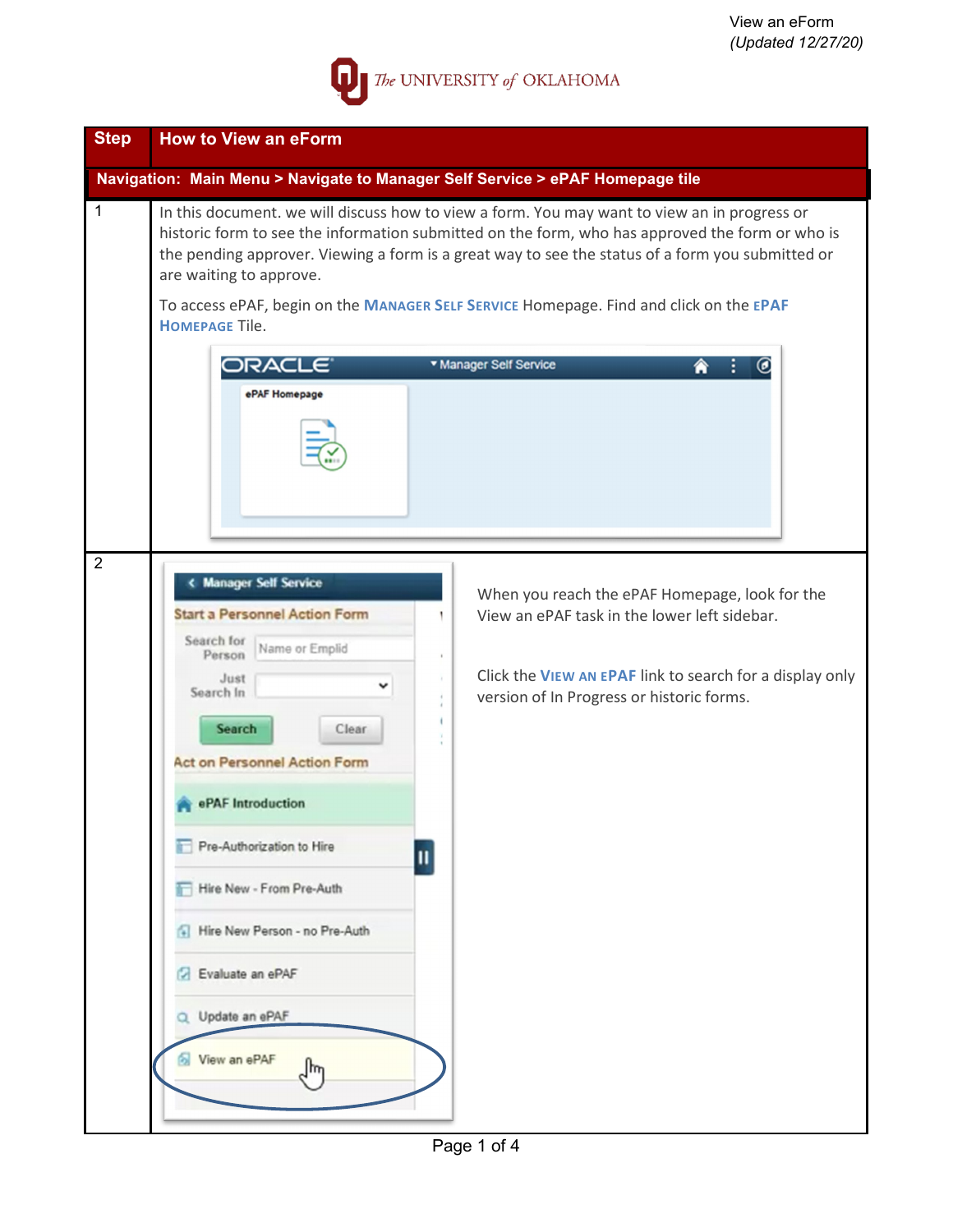

| Your search will be limited to 300 results. Use the search criteria to carefully limit results.                                        |                                                                                          |                          |              |                 |            |           |                                                                                                          |                     |                             |  |  |  |  |  |  |  |  |  |
|----------------------------------------------------------------------------------------------------------------------------------------|------------------------------------------------------------------------------------------|--------------------------|--------------|-----------------|------------|-----------|----------------------------------------------------------------------------------------------------------|---------------------|-----------------------------|--|--|--|--|--|--|--|--|--|
|                                                                                                                                        |                                                                                          |                          |              |                 |            |           |                                                                                                          |                     |                             |  |  |  |  |  |  |  |  |  |
| Click SEARCH to display your search results.                                                                                           |                                                                                          |                          |              |                 |            |           |                                                                                                          |                     |                             |  |  |  |  |  |  |  |  |  |
| « Manager Self Service                                                                                                                 |                                                                                          | ePAF - Fluid             |              |                 |            |           |                                                                                                          |                     |                             |  |  |  |  |  |  |  |  |  |
| <b>Start a Personnel Action Form</b>                                                                                                   | Search by:                                                                               |                          |              |                 |            |           |                                                                                                          |                     |                             |  |  |  |  |  |  |  |  |  |
| Search for<br>Name or Emplid<br>Person                                                                                                 | Form ID                                                                                  | Begins With              | $\check{ }$  |                 |            |           |                                                                                                          |                     |                             |  |  |  |  |  |  |  |  |  |
| Just<br>v<br>Search In                                                                                                                 | Form Type                                                                                | Begins With              | v            |                 |            |           |                                                                                                          |                     |                             |  |  |  |  |  |  |  |  |  |
| Clear<br>Search                                                                                                                        | Form Status                                                                              | is Equal To              |              |                 |            |           |                                                                                                          |                     |                             |  |  |  |  |  |  |  |  |  |
| <b>Act on Personnel Action Form</b>                                                                                                    | <b>Position Number</b>                                                                   | Begins With              |              |                 |            |           |                                                                                                          |                     |                             |  |  |  |  |  |  |  |  |  |
| ePAF Introduction                                                                                                                      | Empl ID                                                                                  | Begins With              | $\check{ }$  |                 |            |           |                                                                                                          |                     |                             |  |  |  |  |  |  |  |  |  |
| Pre-Authorization to Hire<br>Hire New - From Pre-Auth                                                                                  | <b>Empl Record</b>                                                                       | is Equal To              | $\checkmark$ |                 |            |           |                                                                                                          |                     |                             |  |  |  |  |  |  |  |  |  |
| Hire New Person - no Pre-Auth                                                                                                          | <b>First Name</b>                                                                        | Begins With              | v            |                 |            |           |                                                                                                          |                     |                             |  |  |  |  |  |  |  |  |  |
| Evaluate an ePAF                                                                                                                       | <b>Last Name</b>                                                                         | Begins With              | $\check{ }$  |                 |            |           |                                                                                                          |                     |                             |  |  |  |  |  |  |  |  |  |
| Update an ePAF                                                                                                                         | <b>Search</b><br>Clear                                                                   |                          |              |                 |            |           |                                                                                                          |                     |                             |  |  |  |  |  |  |  |  |  |
| View an ePAF                                                                                                                           |                                                                                          |                          |              |                 |            |           |                                                                                                          |                     |                             |  |  |  |  |  |  |  |  |  |
| UDA SYSTEMS OSCOVAL AND HARMONDAN HANDLE AND                                                                                           |                                                                                          |                          |              |                 |            |           |                                                                                                          |                     |                             |  |  |  |  |  |  |  |  |  |
|                                                                                                                                        |                                                                                          |                          |              |                 |            |           |                                                                                                          |                     |                             |  |  |  |  |  |  |  |  |  |
| Search results will appear in a grid at the bottom of the page. Note: When accessing forms from the                                    |                                                                                          |                          |              |                 |            |           |                                                                                                          |                     |                             |  |  |  |  |  |  |  |  |  |
|                                                                                                                                        | View link, you will see all In Progress and historic forms meeting your search criteria. |                          |              |                 |            |           |                                                                                                          |                     |                             |  |  |  |  |  |  |  |  |  |
| Click on any column heading to sort that column. For example, click the LAST NAME column heading<br>to sort your forms alphabetically. |                                                                                          |                          |              |                 |            |           |                                                                                                          |                     |                             |  |  |  |  |  |  |  |  |  |
|                                                                                                                                        |                                                                                          |                          |              |                 |            |           |                                                                                                          |                     |                             |  |  |  |  |  |  |  |  |  |
|                                                                                                                                        |                                                                                          |                          |              |                 |            |           | Note: If your search returns a single result, you'll skip the result list and go directly into the form. |                     |                             |  |  |  |  |  |  |  |  |  |
| Click any result to view the form.                                                                                                     |                                                                                          |                          |              |                 |            |           |                                                                                                          |                     |                             |  |  |  |  |  |  |  |  |  |
|                                                                                                                                        |                                                                                          |                          |              |                 |            |           |                                                                                                          |                     |                             |  |  |  |  |  |  |  |  |  |
| < Manager Self Service                                                                                                                 |                                                                                          | ePAF - Fluid             |              |                 |            |           |                                                                                                          | Ħ                   | ٠                           |  |  |  |  |  |  |  |  |  |
| <b>Start a Personnel Action Form</b>                                                                                                   | Form<br>Form                                                                             | Form<br>Empl             | Empl         | Position        | Department | First     | Last                                                                                                     | Original            | Last                        |  |  |  |  |  |  |  |  |  |
| Search for<br>Name or Emplid<br>Person                                                                                                 | ID<br>Type 0                                                                             | <b>Status</b><br>ID<br>٥ | Record       | Number          |            | Name<br>٥ | Name                                                                                                     | Date C              | $\bm{\omega}$<br>Operator C |  |  |  |  |  |  |  |  |  |
| Just<br>$\check{~}$<br>Search In                                                                                                       | 105658 JOBCHG Pending<br>1                                                               | 700005 0                 |              | 59000711 PRV401 |            | Lilly     | Potter                                                                                                   | 2020-08-25 tute0001 |                             |  |  |  |  |  |  |  |  |  |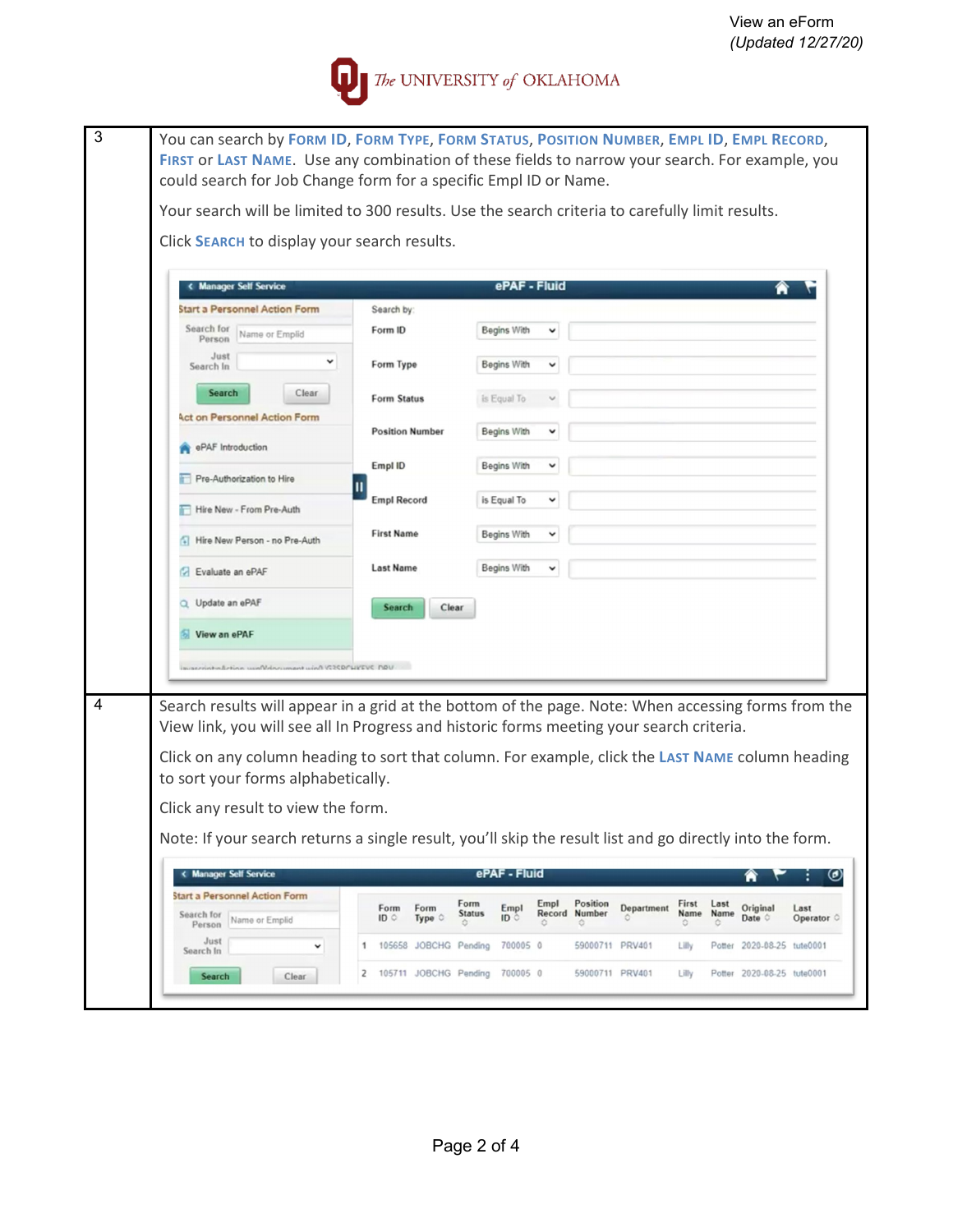## The UNIVERSITY of OKLAHOMA

| You will see user comments on the last page of the form. |    |                                                                              |                   |          |                                                            |                                                           |                                                                                                                                                                                                             |                |
|----------------------------------------------------------|----|------------------------------------------------------------------------------|-------------------|----------|------------------------------------------------------------|-----------------------------------------------------------|-------------------------------------------------------------------------------------------------------------------------------------------------------------------------------------------------------------|----------------|
|                                                          |    | <b>C</b> Back<br><b>Lilly Potter</b><br>700005<br>Record: 0<br>View Job Data |                   |          | ePAF - Fluid                                               |                                                           |                                                                                                                                                                                                             |                |
|                                                          |    | Q Job Change : Job Change                                                    |                   |          |                                                            |                                                           | Form ID 106383                                                                                                                                                                                              |                |
|                                                          |    | submitted.                                                                   |                   |          |                                                            | Highlights Enabled:<br><b>Yes</b>                         | Current Values<br>Any fields that appear in RED are invalid values based on previous selections or defaulting data that is not valid for this form. These values will need to be changed before the form is |                |
|                                                          |    | Select the effective date for this form                                      |                   |          |                                                            |                                                           |                                                                                                                                                                                                             |                |
|                                                          |    | Effective Date for Changes 09/04/2020                                        |                   |          |                                                            |                                                           |                                                                                                                                                                                                             |                |
|                                                          | Ш  |                                                                              |                   |          |                                                            |                                                           |                                                                                                                                                                                                             |                |
|                                                          |    |                                                                              |                   |          |                                                            |                                                           |                                                                                                                                                                                                             |                |
|                                                          |    | On the Form History page, you can review approvers as well as all actions.   |                   |          |                                                            |                                                           |                                                                                                                                                                                                             |                |
|                                                          |    | the person approving each step.                                              |                   |          |                                                            |                                                           | Click the VIEW APPROVAL ROUTE button to open a window showing the approval workflow, including                                                                                                              |                |
|                                                          |    | Job Change: Results                                                          |                   |          |                                                            |                                                           |                                                                                                                                                                                                             | Form ID 106383 |
|                                                          |    |                                                                              |                   |          |                                                            |                                                           |                                                                                                                                                                                                             |                |
|                                                          |    | <b>View Approval Route</b>                                                   |                   |          |                                                            |                                                           |                                                                                                                                                                                                             | Refresh        |
|                                                          |    |                                                                              |                   |          |                                                            |                                                           |                                                                                                                                                                                                             |                |
|                                                          |    | ▼ Signature/Action Logs                                                      |                   |          |                                                            |                                                           |                                                                                                                                                                                                             |                |
|                                                          |    | <b>Transaction / Signature Log</b><br><b>Current Date Time</b>               | <b>Step Title</b> | User ID  | Description                                                | <b>Form Action</b>                                        | <b>Time Elapsed</b>                                                                                                                                                                                         |                |
|                                                          | 11 | 09/04/2020 4:42:32PM                                                         | Initiated         | tute0001 | Kristen Tutera                                             | Submit                                                    |                                                                                                                                                                                                             |                |
|                                                          |    | 12/02/2020 2:20:49PM<br>2                                                    | Resubmitted       | malc0003 | Alisha Malcarne - Huron                                    | Resubmit                                                  | 88 days 21 hours 38 minutes                                                                                                                                                                                 |                |
|                                                          |    | Previous                                                                     |                   |          |                                                            |                                                           |                                                                                                                                                                                                             |                |
|                                                          |    | If the form is still in progress, you                                        |                   |          |                                                            |                                                           |                                                                                                                                                                                                             |                |
|                                                          |    | can see the current pending                                                  |                   |          | Cancel                                                     | You have successfully acted on your eForm.                |                                                                                                                                                                                                             |                |
|                                                          |    | approver in this window, the                                                 |                   |          | <b>Review/Edit Approvers</b>                               |                                                           |                                                                                                                                                                                                             |                |
|                                                          |    | workflow visualizer. You can also                                            |                   |          | <b>Basic Stage</b><br>▼ G3FORM_ID-106383                   |                                                           | Pending                                                                                                                                                                                                     |                |
|                                                          |    | see how long a form has been                                                 |                   |          | Other Job Change Actions                                   |                                                           |                                                                                                                                                                                                             |                |
|                                                          |    | pending with a certain approver                                              |                   |          | $\mathbb{Z}$ Pending                                       | <b>BE Not Routed</b><br>da2_norman                        |                                                                                                                                                                                                             | 2 rows         |
|                                                          |    | using the transaction log.                                                   |                   |          | Multiple Approvers<br>JobChange_GT Dept Apprv 1 >          | JobChange_GT Dept Apprv 2 >                               |                                                                                                                                                                                                             |                |
|                                                          |    |                                                                              |                   |          |                                                            |                                                           |                                                                                                                                                                                                             |                |
|                                                          |    |                                                                              |                   |          | 图 Not Routed<br>ca1_norman<br>JobChange_GT College Apprv 1 | Not Routed<br>ca2 norman<br>JobChange_GT College Approv32 |                                                                                                                                                                                                             |                |
|                                                          |    |                                                                              |                   |          | <b>Ell Not Routed</b>                                      |                                                           |                                                                                                                                                                                                             |                |